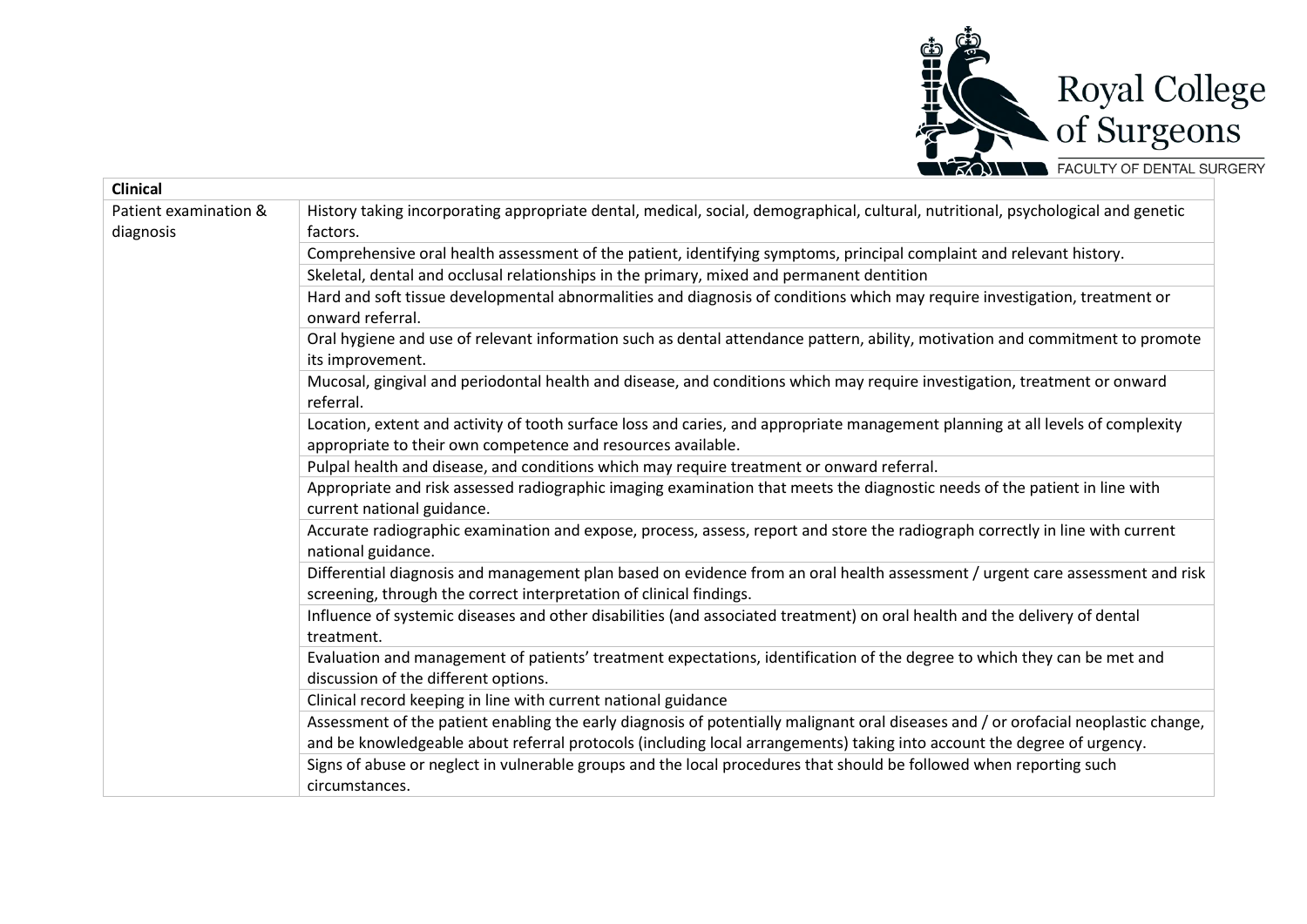

|                      | Signs and symptoms of periodontal diseases, and identify conditions which may require treatment or onward referral.                    |
|----------------------|----------------------------------------------------------------------------------------------------------------------------------------|
|                      | Clinical features associated with oral mucosal diseases, and identify conditions which may require treatment or onward referral        |
|                      | (including urgent referrals for suspected head and neck cancer).                                                                       |
|                      | Spectrum of patient behaviour which may contribute to orofacial problems, or ability to cooperate with care or treatment plans,        |
|                      | and conditions which require prevention or management                                                                                  |
|                      | Risk assessment prior to referral for sedation or general anaesthesia.                                                                 |
|                      | Principles of a basic clinical examination, including blood pressure, pulse, respiration and temperature.                              |
|                      | Diagnostic procedures, including biopsy.                                                                                               |
| Treatment planning & | Clear presentation of the findings resulting from a history and examination, including clinical and radiographic results, differential |
| patient management   | diagnoses, treatment options, prognoses, and sequenced treatment plan.                                                                 |
|                      | Clear discussion with the patient (or carer) of written care or treatment plan with options based on individual needs, with            |
|                      | encouragement of questions as appropriate.                                                                                             |
|                      | Individualised written care or treatment plan formulation for the patient according to individual circumstances.                       |
|                      | Clear discussion with the patient (or carer) of responsibilities associated with the treatment plan including preventive education     |
|                      | and time requirements for treatment.                                                                                                   |
|                      | Valid informed consent from the patient/parent/guardian for all stages of treatment, with explanation of all relevant options.         |
|                      | Management of situations where patient's wishes and the recommendations of the dentist differ, and properly document the               |
|                      | conversation and outcome.                                                                                                              |
|                      | Liaison with other professionals to obtain additional information and/or treatment as required.                                        |
|                      | Appropriate management following patient's discharge from specialised care.                                                            |
| Health promotion &   | Evidence-based preventive education and instruction in individualised self-care methods for patients/parents/carers.                   |
| disease prevention   | Detrimental oral health habits and effective strategies for their control.                                                             |
|                      | Relationships between socioeconomic factors and inequalities in populations, risk factors for dental disease and general and oral      |
|                      | health.                                                                                                                                |
|                      | Prevention of dental disease in practice populations and the wider community, including preventive programmes and water                |
|                      | fluoridation.                                                                                                                          |
|                      | Clear preventive education for patients and carers, which encourages self-care and motivation.                                         |
|                      | Health risks of substances detrimental to oral and general health, and advice to the patient regarding a healthy lifestyle, recorded   |
|                      | in the clinical notes.                                                                                                                 |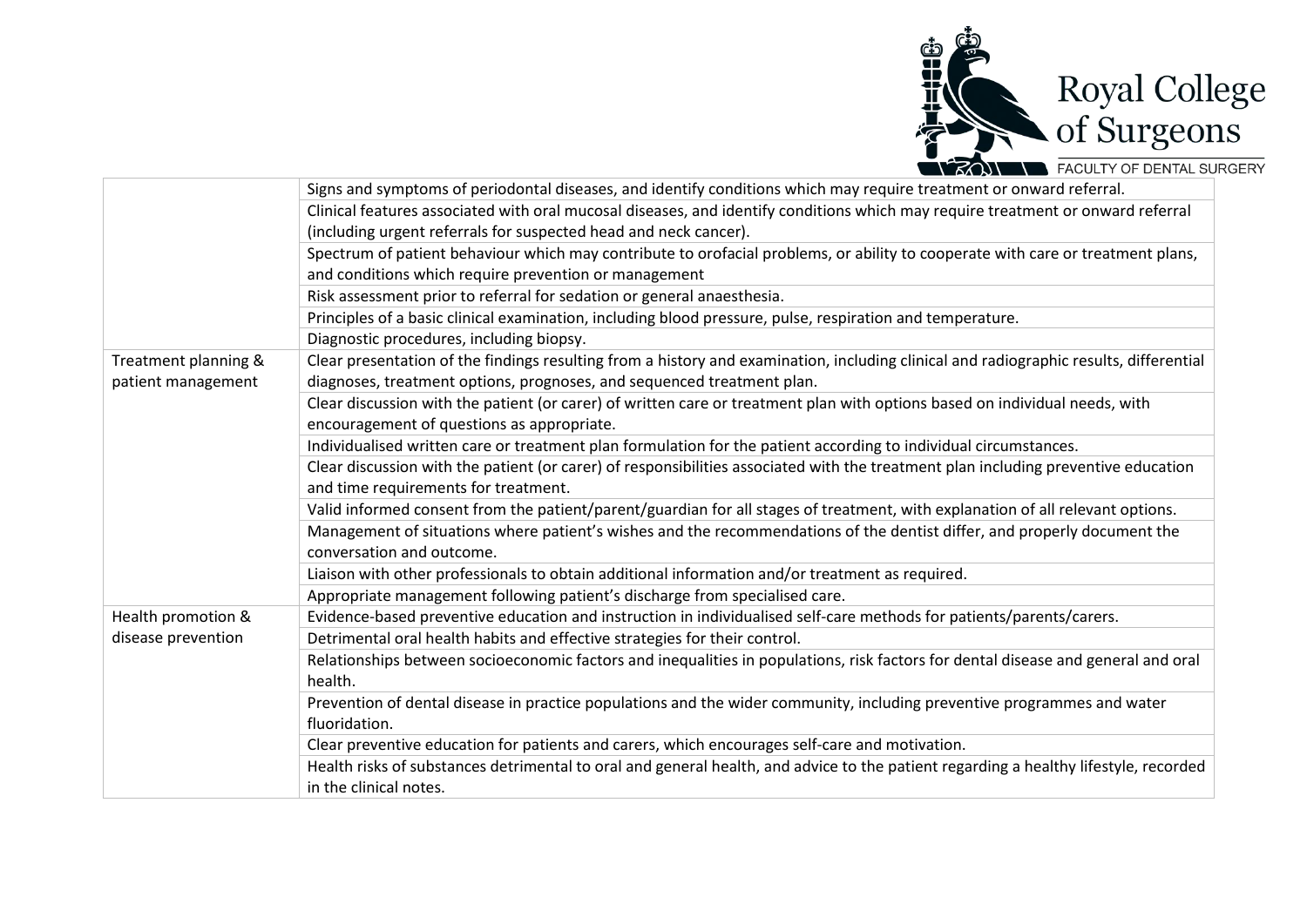

|                        | Health promotion advice within the contexts of diverse social and educational norms.                                             |
|------------------------|----------------------------------------------------------------------------------------------------------------------------------|
|                        | Safe, effective and legal prescribing and monitoring, including appropriate use of the British National Formulary and other      |
|                        | national guidance, and antimicrobial stewardship.                                                                                |
| Medical and dental     | Basic and immediate life support for medical emergencies, in line with guidelines from the UK Resuscitation Council.             |
| emergencies            | Common dental emergencies (and pain), including those resulting from treatment complications or failures, infection, allergic    |
|                        | response or trauma (including avulsed teeth).                                                                                    |
|                        | Pharmacological agents for the management of medical emergencies.                                                                |
|                        | Potential drug interactions and side effects (including prevention thereof), and situation management.                           |
| Anaesthesia, sedation, | Medication for the relief of pain and anxiety in a safe and effective manner with appropriate risk assessment.                   |
| pain & anxiety control | The limitations, risks and benefits of using general anaesthesia and sedation, and options/choices for patients including        |
|                        | appropriate referral where necessary.                                                                                            |
| Periodontal therapy &  | Periodontal tissues and differential diagnosis of a patient's periodontal condition.                                             |
| management             | Periodontal findings and status integrated into a patient's comprehensive treatment plan.                                        |
|                        | Behavioural change in patients required to achieve effective self-management of the periodontal condition.                       |
|                        | Prognosis for periodontally involved teeth and inform the patient of this.                                                       |
|                        | Use of local and systemic antimicrobial agents to aid the treatment of periodontal diseases.                                     |
|                        | Oral hygiene advice, scaling and mechanical root debridement.                                                                    |
|                        | Periodontal treatment evaluation and recall maintenance programme for patients.                                                  |
|                        | Specialised advice requirements and referral.                                                                                    |
|                        | Aetiology of periodontal disease, and communication of this to patients.                                                         |
|                        | Role of dental care professionals (DCP) in periodontal therapy and ability to work collaboratively with DCPs in the management   |
|                        | of the patient's condition.                                                                                                      |
|                        | Conservative management of gingival recession.                                                                                   |
| Hard & soft tissue     | Effective management, including extraction where appropriate, of buried roots (whether fractured during extraction or retained   |
| surgery                | root fragments), unerupted, impacted, ectopic and supernumary teeth.                                                             |
|                        | Effective management of patients with relevant medical conditions including bleeding disorders.                                  |
|                        | Pre- and post-operative assessment of the patient and appropriate advice on self-management.                                     |
|                        | Referral of patients requiring complex treatment, sedation or general anaesthesia, or surgical treatment of hard and soft tissue |
|                        | lesions.                                                                                                                         |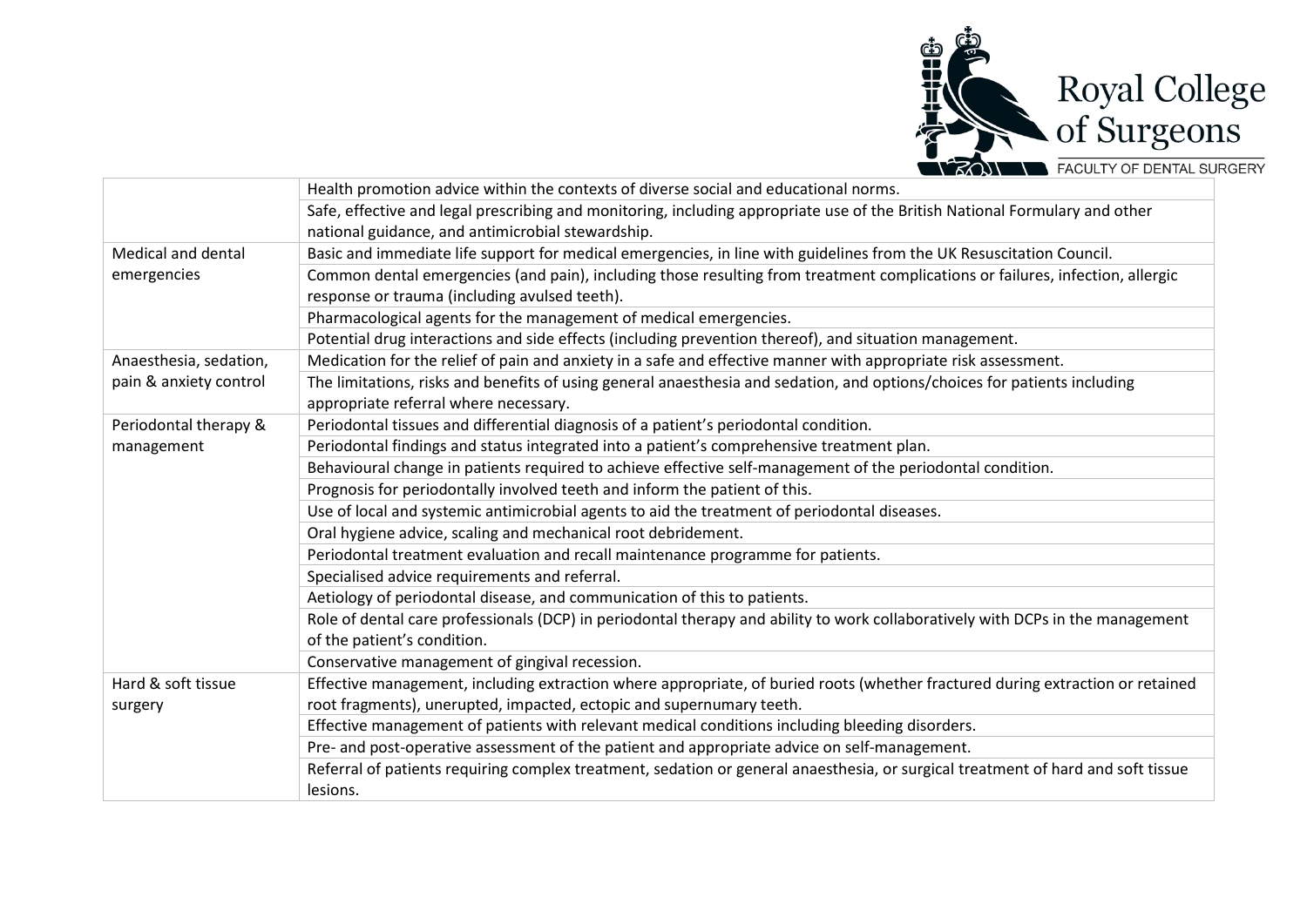

|                            | Preventive and supportive care for patients with implants, and the basic principles and techniques involved in the surgical<br>placement of dental implants.                    |
|----------------------------|---------------------------------------------------------------------------------------------------------------------------------------------------------------------------------|
| Non-surgical               | Diagnosis and treatment of localised odontogenic infections; diagnose, treatment and referral of post-operative surgical                                                        |
| management of the hard     | complications; diagnosis and referral of major odontogenic infections.                                                                                                          |
| & soft tissues of the head | Investigation, diagnosis and effective management of oral mucosal diseases, including the early referral of patients with possible                                              |
| and neck                   | pre-malignant or malignant lesions.                                                                                                                                             |
|                            |                                                                                                                                                                                 |
|                            | Pathology and clinical significance of neoplastic and non-neoplastic disease of the head and neck.                                                                              |
|                            | Disorders in patients with craniofacial pain including the initial management of temporomandibular disorders, and referral of                                                   |
|                            | more complex cases that require specialised management.                                                                                                                         |
|                            | Prescription and administration of pharmacotherapeutic agents in the safe treatment of all dental patients.                                                                     |
|                            | Prescription of antimicrobials through up-to-date knowledge and understanding of antimicrobial resistance and guidance of                                                       |
|                            | antibiotic usage.                                                                                                                                                               |
|                            | Pharmaco-vigilence during the care of patients and reporting of adverse drug interactions, effects and errors appropriately.                                                    |
| Management of the          | Diagnosis, assessment and treatment of malocclusions and refer those that require specialised advice and/or management.                                                         |
| developing dentition       | Assessment of occlusion and diagnosis of malocclusion or disturbances of the developing dentition for the purpose of carrying<br>out interceptive treatment or onward referral. |
|                            | Detrimental oral habits and occlusal trauma and associated management or referral.                                                                                              |
|                            | Problems related to orthodontic treatment, relief of trauma and discomfort related to orthodontic appliances and arrangement                                                    |
|                            | of emergency repairs.                                                                                                                                                           |
|                            | Orthodontic indices.                                                                                                                                                            |
|                            | Treatment planning and implementation for provision of space maintenance.                                                                                                       |
|                            | Facial growth and dental development, recognition of abnormalities and appropriate referral.                                                                                    |
| Restoration of teeth       | Evaluation of patient risk factors for caries, and formulation/implementation of a suitable preventive strategy.                                                                |
|                            | Evaluation of the restorative prognosis for individual teeth in the context of the overall treatment plan and patient's aims and                                                |
|                            | expectations.                                                                                                                                                                   |
|                            | Carious tooth structure removal in preparation for restoration, and techniques which minimise unnecessary tooth damage and                                                      |
|                            | pulpal injury.                                                                                                                                                                  |
|                            | Use of chemotherapeutic agents in order to assist in the prevention and management of dental caries.                                                                            |
|                            | Restoration of carious teeth to form, function and appearance using a wide range of restorative materials.                                                                      |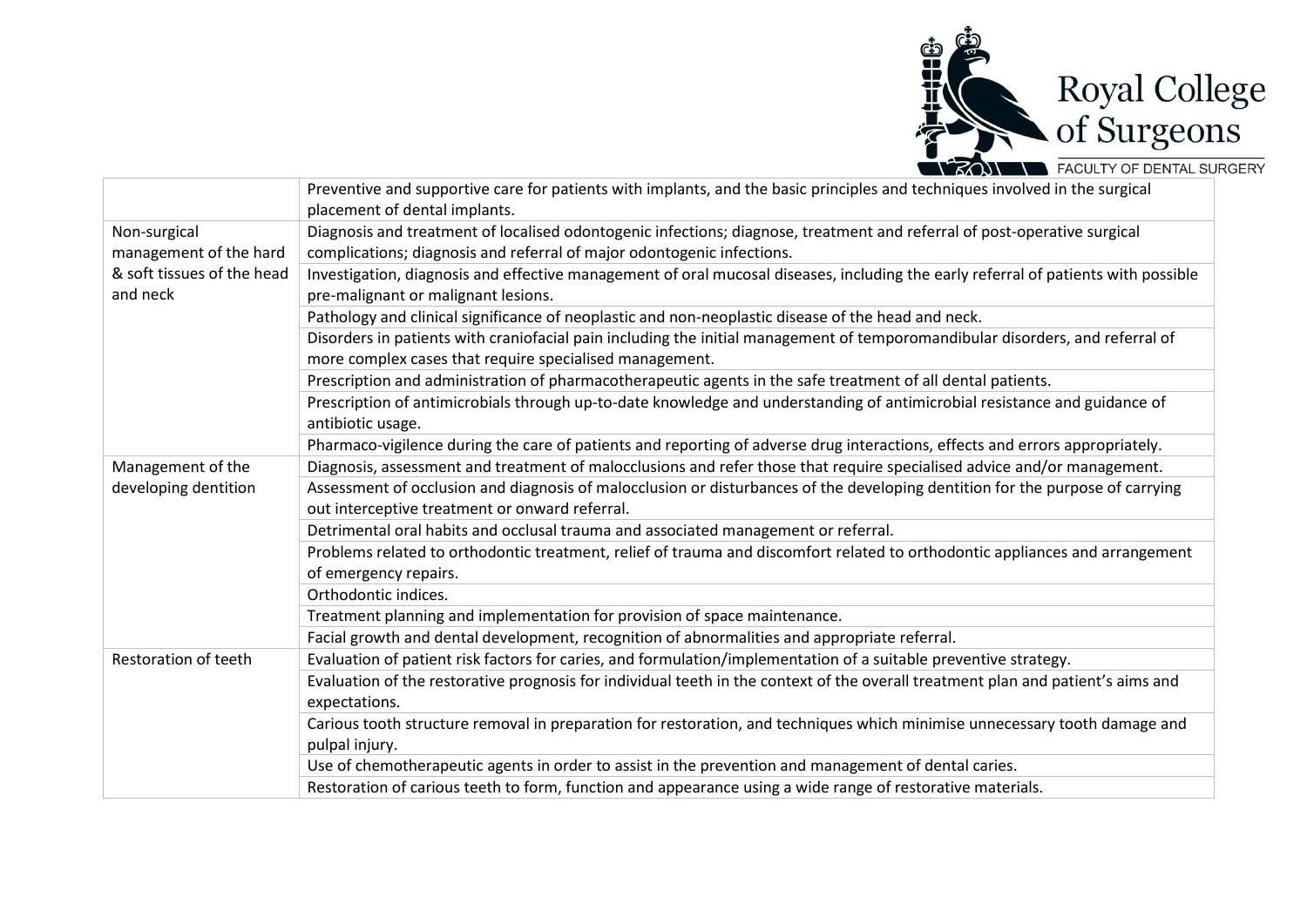

|                        | Non-surgical root canal treatment and re-treatment on single and multirooted teeth with mild curvature of the canal, and                      |
|------------------------|-----------------------------------------------------------------------------------------------------------------------------------------------|
|                        | appropriate referral.                                                                                                                         |
|                        | Dental trauma in the emergency situation, including the re-implantation of avulsed teeth, and subsequent management.                          |
|                        | Teeth restoration to maintain predictability of the existing occlusion to form, function and appearance using indirect                        |
|                        | restorations, and refer as appropriate.                                                                                                       |
|                        | Materials and techniques in the application of appropriate indirect restorations, with appropriate consideration of occlusal<br>articulators. |
|                        | Primary teeth restoration including any necessary pulpal therapy, using appropriate restorative materials and full coverage                   |
|                        | techniques relevant to the deciduous dentition.                                                                                               |
|                        | Modern restorative concepts around minimally invasive techniques.                                                                             |
| Replacement of teeth   | Diagnostic casts, radiographs and other relevant data to formulate a diagnosis, prognosis and treatment plan for patients                     |
|                        | requiring prosthodontic treatment.                                                                                                            |
|                        | Preparation and evaluation of teeth and residual ridges to support and retain fixed and biomechanically sound fixed or                        |
|                        | removable prostheses.                                                                                                                         |
|                        | Removable partial and complete dentures.                                                                                                      |
|                        | Liaison with the dental laboratory, to ensure the completed work is fit-for-purpose.                                                          |
|                        | Current national guidelines relating to the provision of dental implants and local arrangements for NHS provision.                            |
| Communication          |                                                                                                                                               |
| Communication with     | Effective communication to ensure patients' awareness and understanding of treatment options.                                                 |
| patients, carers & the | Effective communication and interpersonal skills to inspire confidence in patients (from all age groups and situations).                      |
| public                 | Presentation of clear, concise and understandable questions and information to the patient (or carer)                                         |
|                        | Referral of patients from different age groups or situations for care or treatment, with clear information about choices, in a                |
|                        | sensitive manner that causes the least anxiety possible.                                                                                      |
|                        | Effective communication with patients, relatives and carers in a manner, which respects the patient's privacy, dignity,                       |
|                        | confidentiality and self-image.                                                                                                               |
|                        | Selection and composition of suitable written communications for the patient (and/or carer) in different clinical scenarios.                  |
|                        | Challenging communication situations including anxiety, anger, confusion or misunderstanding of patients, and offer support to                |
|                        | patients where they may need help in making decisions.                                                                                        |
|                        | Effective management of all patients through the use of suitable interpersonal and behavioural skills, including those with                   |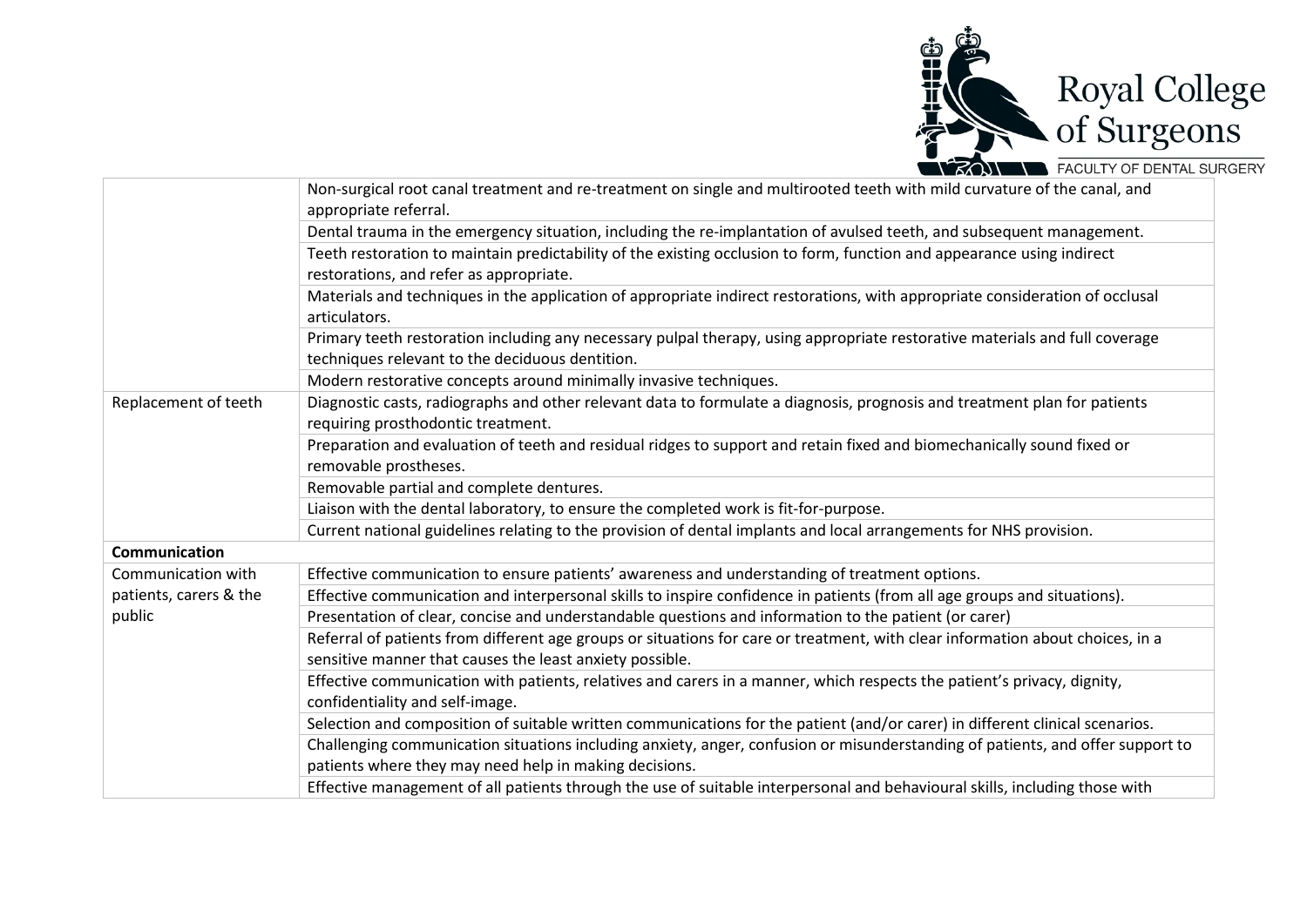

|                                  | anxiety or other special needs.                                                                                                      |
|----------------------------------|--------------------------------------------------------------------------------------------------------------------------------------|
|                                  | Provision of preventive education to individual patients in a motivating manner.                                                     |
|                                  | Effective listening and responsiveness to non-verbal cues.                                                                           |
| Communication with               | Effective team working with colleagues, in accordance with current GDC standards.                                                    |
| clinical team & peers            | Interact effectively with members of the clinical team and peers, understanding the scope of practice of DCPs and the value they     |
|                                  | bring to patient care.                                                                                                               |
|                                  | Prescription to the dental healthcare team, and deal with problems arising in connection with work delegated/prescribed to and       |
|                                  | performed by other professionals.                                                                                                    |
|                                  | Provision of treatment for patients from all age groups and situations in an organised and efficient manner through interaction      |
|                                  | with other members of the clinical team.                                                                                             |
|                                  | Effective communication with all members of the clinical team and peers, which inspires confidence, motivation and teamwork.         |
|                                  | Effective interaction with all members of the clinical team and peers with due regard to practice policies, rules and regulations,   |
|                                  | health and safety procedures and appropriate clinical techniques.                                                                    |
| Communication with               | Effective communication with other professionals (individually and in groups) both verbally and in writing.                          |
| other professionals              | Effective presentation of professional knowledge to a wide range of lay and professional individuals.                                |
|                                  | Effective communication with referral bodies, and seek advice when necessary.                                                        |
|                                  | Discuss professional matters in an appropriate manner.                                                                               |
| Professionalism                  |                                                                                                                                      |
| <b>Ethics</b>                    | Principles of ethical behaviour relevant to dentistry, including honesty, confidentiality, personal and professional integrity and   |
|                                  | appropriate moral values.                                                                                                            |
|                                  | Respect and valuing of equality and diversity and interaction without discrimination.                                                |
|                                  | Actions to be taken (including raising concerns and whistleblowing), with regard to colleagues who may be underperforming,           |
|                                  | behaving unethically, or posing a risk to patient safety, and/or incidents of patient harm.                                          |
|                                  | Interpersonal skills in dealing with patients or colleagues exhibiting challenging or inappropriate behaviour.                       |
|                                  | Guidelines and relevant standards and recommendations.                                                                               |
| Professionalism with             | Compassionate care for all patients, with patients' safety first.                                                                    |
| patients, carers & the<br>public | Effective and ethical decision making.                                                                                               |
|                                  | Provision of treatment for all patients with courtesy and respect, including options that are sensitive to the needs of the patient, |
|                                  | and the patient's right to choose.                                                                                                   |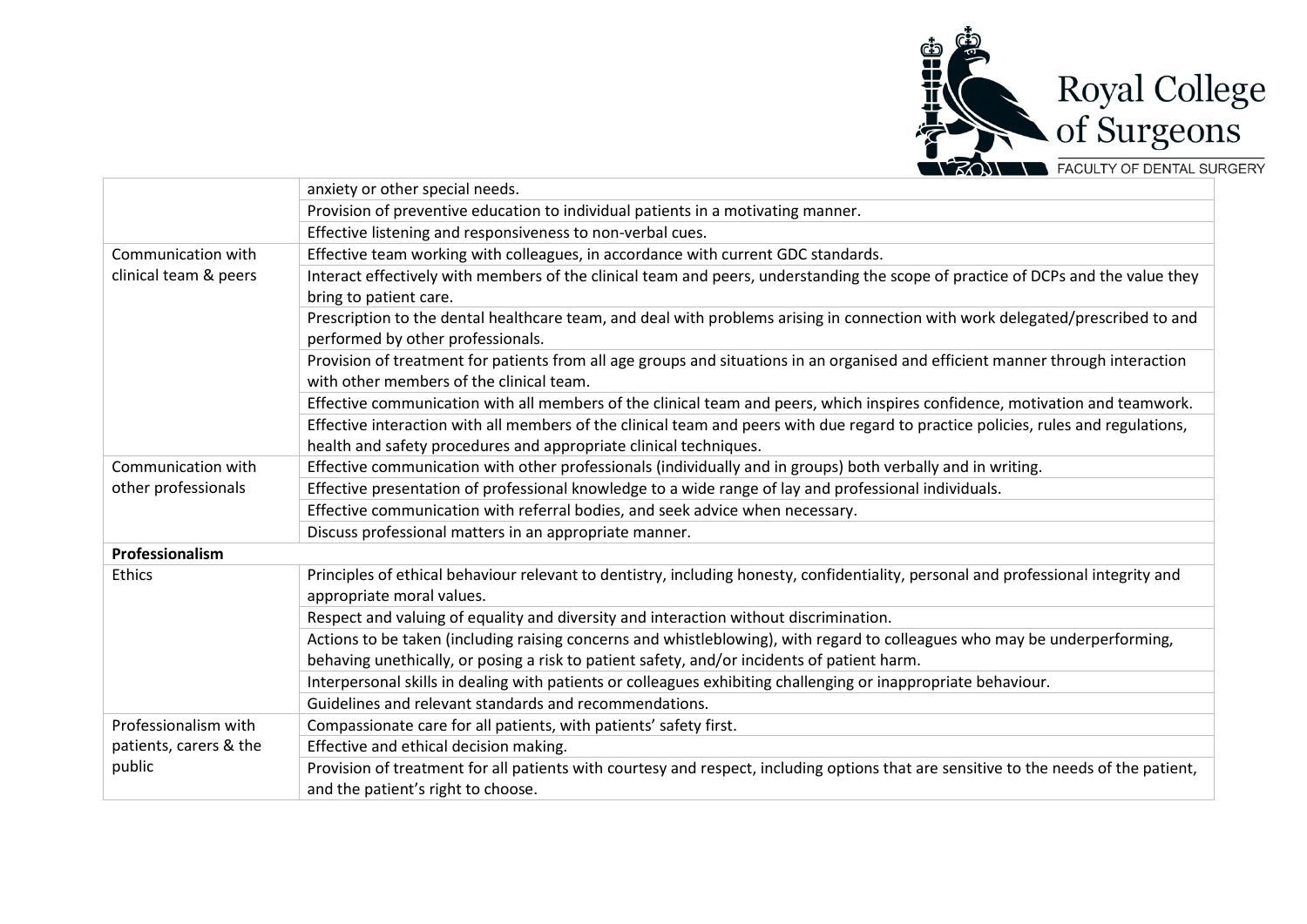

|                                    | Honesty and confidentiality with all patients.                                                                                       |
|------------------------------------|--------------------------------------------------------------------------------------------------------------------------------------|
|                                    | Interaction with patients and carers without discrimination.                                                                         |
|                                    | Confidentiality and security of patient information, with respect to contemporary legislation and current GDC standards.             |
|                                    | Review and reflection on treatment outcomes to the highest standards of patient care, and cclinical audit and its regular            |
|                                    | implementation.                                                                                                                      |
|                                    | Relevant and clearly formulated preventive education for each patient or carer.                                                      |
|                                    | Provision of comprehensive information about options and choices.                                                                    |
|                                    | Patients' interests before any other interest.                                                                                       |
|                                    | No expression of personal, political, religious or moral beliefs when working in relation to patient care.                           |
| Professionalism (self)             | Critical evaluation of new techniques and technologies.                                                                              |
|                                    | Critical evaluation of published research and integration of this information to improve the quality of care for the patient.        |
|                                    | Requirements to have appropriate support from a trained member of the dental team when treating patients.                            |
|                                    | Principles involved in clinical audit and peer review.                                                                               |
|                                    | Importance of not practising whilst impaired by alcohol, other drugs, medication, legal or illegal substances, illness or injury and |
|                                    | risks of dangers associated with these situations, and how to seek help for self and others.                                         |
|                                    | Risks posed by suboptimal health, conduct or performance.                                                                            |
| Professionalism with               | Actions available to take with regard to perceived incompetence, impairment or unethical behaviour from colleagues.                  |
| clinical team & peers              | Interaction with patients, colleagues, team members and peers without discrimination.                                                |
|                                    | Is respectful and co-operative with colleagues, staff and peers, and can demonstrate a commitment to the maintenance of high         |
|                                    | levels of professionalism, training and safety for staff.                                                                            |
|                                    | Dynamics of multi-professional working and contribution of these to the delivery of quality patient care.                            |
| <b>Management &amp; Leadership</b> |                                                                                                                                      |
| Personal and practice              | Considerations to be made during the selection, care and maintenance of equipment for dental practice, including procedures to       |
| organisation &                     | be implemented with regard to the safety of reusable devices.                                                                        |
| management                         | Reporting and analysis of incidents and near misses, and the development of strategies (e.g. significant event analysis) to reduce   |
|                                    | or eliminate the risk of reoccurrence.                                                                                               |
|                                    | Use of research data and evidence-based knowledge in approach to clinical practice.                                                  |
|                                    | Procedures for local and national, serious and critical incident reporting systems.                                                  |
| Legislation & regulation           | Responsibility for health and safety issues, including those relating to patients, oneself and practice staff and Infection control  |